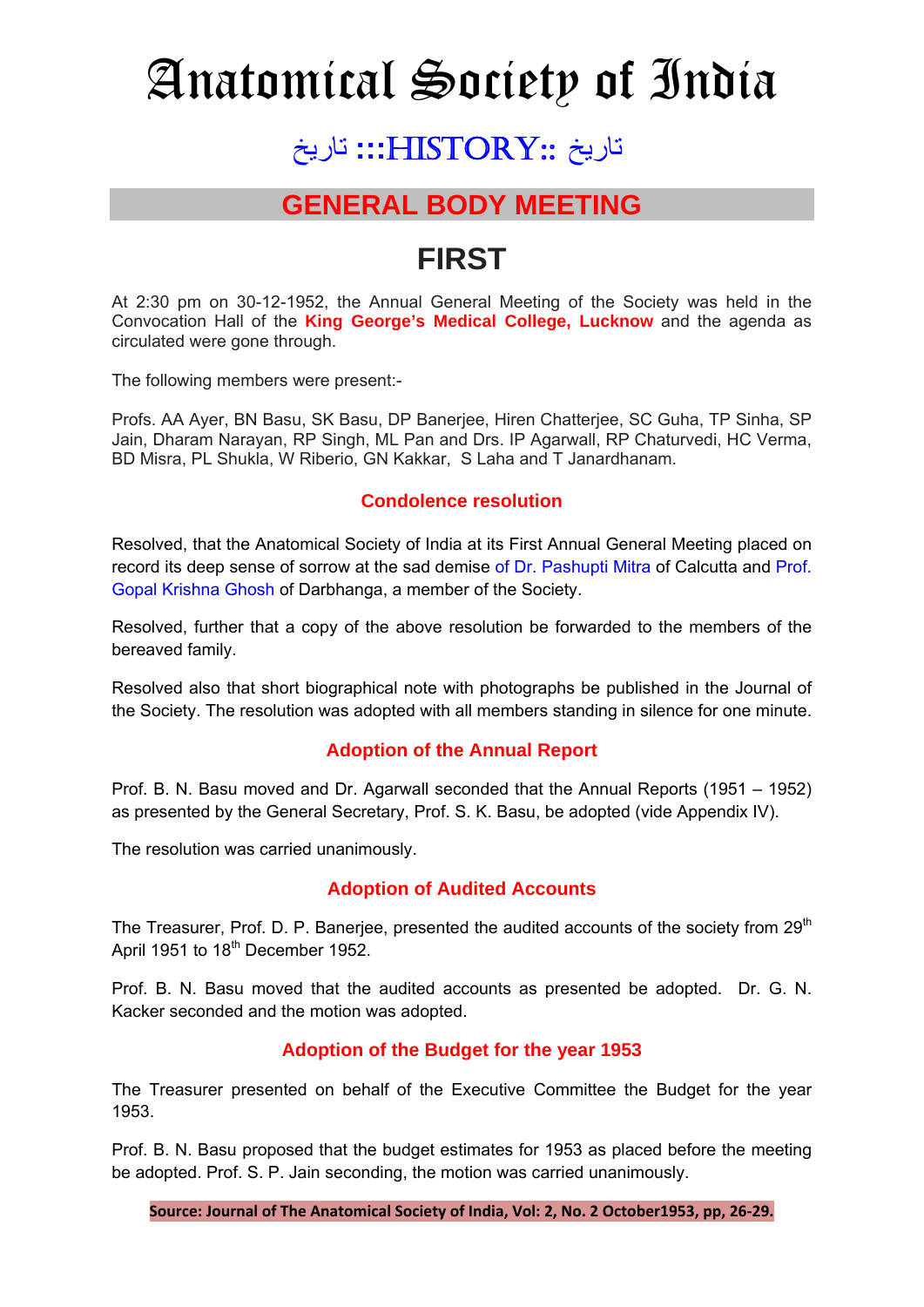#### **Consideration of resolutions sent to the General Secretary before 10th December 1952 as per Rule XIV (iv)**

(a) Dr. T. Janardhanam sent notice for amending Rule XIV (ix) to the effect that in case of any branches of the Anatomical Society of India have members, who are not the members of the Anatomical Society of India itself, such members shall not have any rights, or privileges enjoyed by the members of the Anatomical Society of India.

This was seconded by Prof. S. K. Basu and the resolution was accepted unanimously.

(b) Dr. T. Janardhanam proposed that:-

This conference resolves to elect a committee to study and report on the working of the various "Anatomy Acts" in India with a view to suggest to the Government of India such modifications, revisions or additions as may be required for the proper enactment and functioning of a uniform 'Anatomy Act' for all the states in India.

Prof. H. K. Chatterjee seconded and proposed that a committee be formed with Prof. A. A., Ayer and Dr. T. Janardhanam to study the existing acts and elicit suggestions from the Professors of Anatomy of Medical Colleges in India and formulate their views to be submitted to the Executive Committee for finally placing their recommendations to the Govt. of India.

(c) Dr. T. Janardhanam moved:-

That the First Annual General Meeting of the Anatomical Society of India requests the Executive Committee to prepare and issue circulars to Medical and allied Institutions and members of the medical profession in this requesting for specimens and photographs along with accurate relevant scientific data of vertebrate fossils, osteological, embryological and other anatomical materials from the various parts of our country. Information regarding pleural births, monstrosities and congenital defects with information regarding heredity and prevalent local native views regarding causation of such defects may also with advantage be obtained.

This was seconded by Prof. S. K. Basu and adopted.

#### **Resolutions on behalf of the Executive Committee**

- (a) The proposed amendment of Rule X para 4 as circulated in the letter dated 27-11- 1952 was considered superfluous in view of the existing rule and was withdrawn.
- (b) Prof. D. P. Banerjee proposed on behalf of the Executive Committee that the official year of the Society, from  $1<sup>st</sup>$  January to  $31<sup>st</sup>$  December be changed to  $1<sup>st</sup>$  October to 30<sup>th</sup> September of the year following. Seconded by Prof. S. K. Basu and passed.
- (c) The General Secretary, Prof. S. K. Basu, moved that in view of the modification regarding the official year of the Society, there should be proportionate adjustment of subscription for the year 1953 (January to September); seconded by Prof. H. K. Chatterjee and passed unanimously.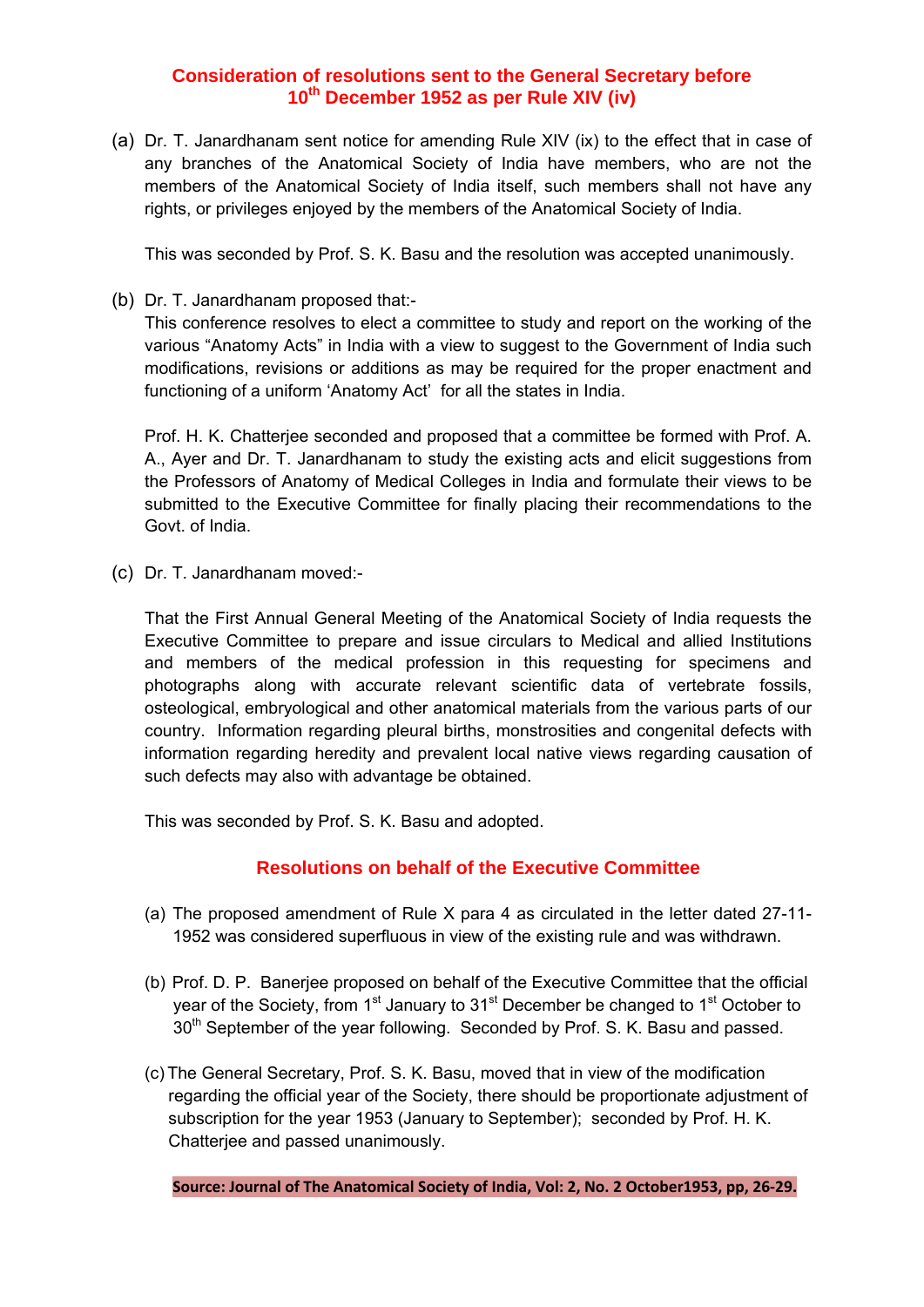(d) The General Secretary moved that the rate of subscription be fixed at Rs. 12/- for senior members and Rs. 8/- for junior members (i. e., who have graduated less than 10 years ago).

The President had suggested the modification in Rule 4 by changing 5 yaers to 10 years and Rs. 10/- to Rs. 8/-.

The suggestion of the President was unanimously adopted.

- (e) The proposal for having a manager for the Journal was withdrawn by the mover Prof. S. K. Basu, and it was resolved that the Editor shall elect an Editorial Secretary (Hony.) from amongst the members of the Society.
- (f) It was resolved that the Joint Secretary shall henceforth be nominated by the Hony. General Secretary instead of being elected as per existing rule (Constitution, item No. 6, iii (2) and necessary modifications be effected in the existing Constitution.
- (g) General Secretary proposed on the suggestions of the Editor that contributors to the Journal may be requested to share in advance 70-80% of the cost of blocks, diagrams, graphs, etc., in their articles. An advance memo for such payment will be posted to the contributors. Editorial Board may however make exceptions to this rule.

Seconded by Prof. H. K. Chatterlee and adopted unanimously.

(h) Re: Preparation of a catalogue of the staff, personnel, details of teaching, museum collections, special equipments, anatomical literature and Journals available, facilities for post graduate and research work, grades of pay of the staff in all the Medical Colleges in India – the matter was referred to the Executive Committee for necessary action.

#### Declaration of result Of Ballot Election of Office- Bearers and Members of Executive Committee

The President declared the following to have been elected:-

President: Prof. S. K. Basu (Calcutta) Vice Presidents: Prof. Dharam Narayan (Lucknow) Prof. Y. Appajee (Mysore) General Secretary: Prof. M. L. Pan (Calcutta) Joint Secretary: Dr. N. Goswami (Calcutta) Treasurer: Dr. D. P. Banerjee (Calcutta) Members of Executive Committee: Prof. A. A. Ayer (Madras) Prof. S. Achaya (New Delhi) Prof. B. N. Basu (Calcutta) Prof. P. Bose (Calcutta) Prof. L. Ckacko (Vellore) Prof. S. C. Guha (Gwalior) Prof. S. P. Jain (Agra) Prof. R. P. Koppikar (jaipur)